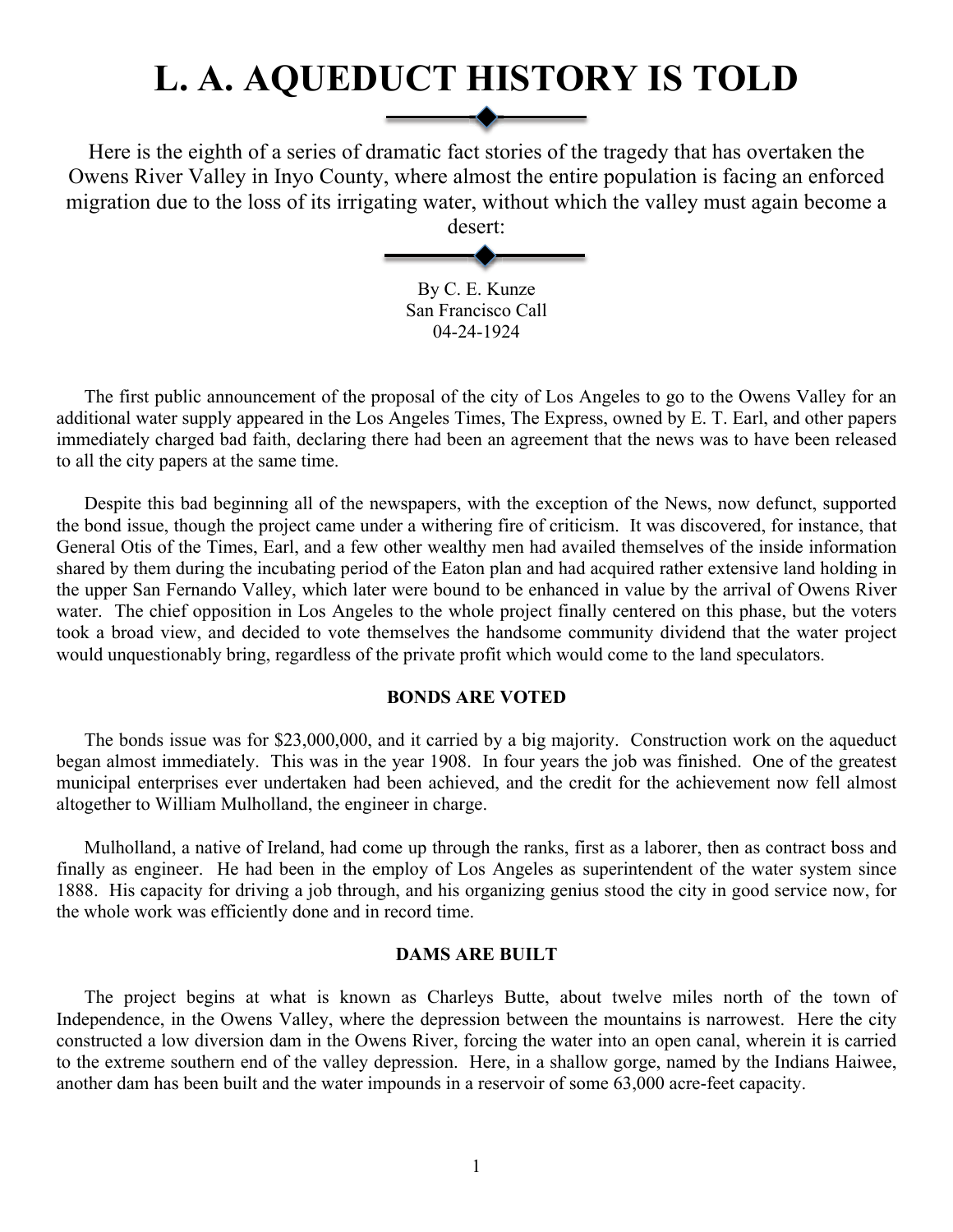This reservoir is the only storage provided by the Mulholland project within Owens Valley. Haiwee serves the double purpose of providing an emergency supply in case a break occurred in the aqueduct above, as one did occur only last year, and of permitting the water to clear itself of soil and humus which it carries with it from the river.

### **164 MILE AQUEDUCT**

from Haiwee the water is drawn into a cement lined canal or aqueduct which crosses the Mojave desert, a distance of 164 miles. At the southern end of the desert it is carried by steel pipe siphons and tunnels through a low range of mountains and let down over declivitous slopes into the northern end of the San Fernando Valley. From here, a distance of twenty five miles, the water is carried to Los Angeles in conduits.

From Charleys Butte to Los Angeles is a distance of 250 miles.

There are, I am told, 22 miles of open canal, 164 miles of cement-lined canals, 28 miles of tunnels, 9 miles of steel pipe siphons and 25 miles of valley conduits within the project.

# **FOUR RESERVOIRS**

In San Fernando Valley, and the low hills about Chatsworth, are four small reservoirs. One of these is the Fairmont, with a capacity of 7620 acre feet, which serves as a regulator for water used in the city's power plants. The others are the upper San Fernando, the lower San Fernando and the Chatsworth reservoirs. The combined capacity of all these basins in the San Fernando Valley is between 35,000 and 37,000 acre feet.

The present domestic consumption of water in Los Angeles from the Owens Valley supply is in the neighborhood of 400 acre feet per day, hence the storage provided would, if the reservoirs are filled, guarantee a domestic supply for 250 days, even if the river above were to run entirely dry. The city, however, sells about half the water the aqueduct carries to farmers in the San Fernando Valley for irrigating use, and, since this duty must be assured in the summer months, one can say that the city's whole storage is ample only for 125 days, or about four months.

# **OTHER WATER USES**

Furthermore, the emergency supply held in these reservoirs is considerably reduced by the other uses the reservoirs give. For instance, Haiwee is a settling reservoir even more than a storage pond, and the water in it cannot with safety be drawn too low. If it is, then the incoming river water carries right through it into the aqueduct below, in a condition not intended by the builders. Last year, when a pinch for water came, the San Fernando farmers were cut off, some losing valuable crops, and Haiwee was drawn down to about 8000 acre feet, passing below the danger line.

It was this condition which brought the city's land buyers into the upper end of the Owens Valley, forced the purchase by the city o the McNally ditch, with such disastrous results to the people of Laws and vicinity, and later the purchase of the Big Pine ditch, with its ruinous results for the town of Big Pine

#### **PEOPLE ARE FOOLED**